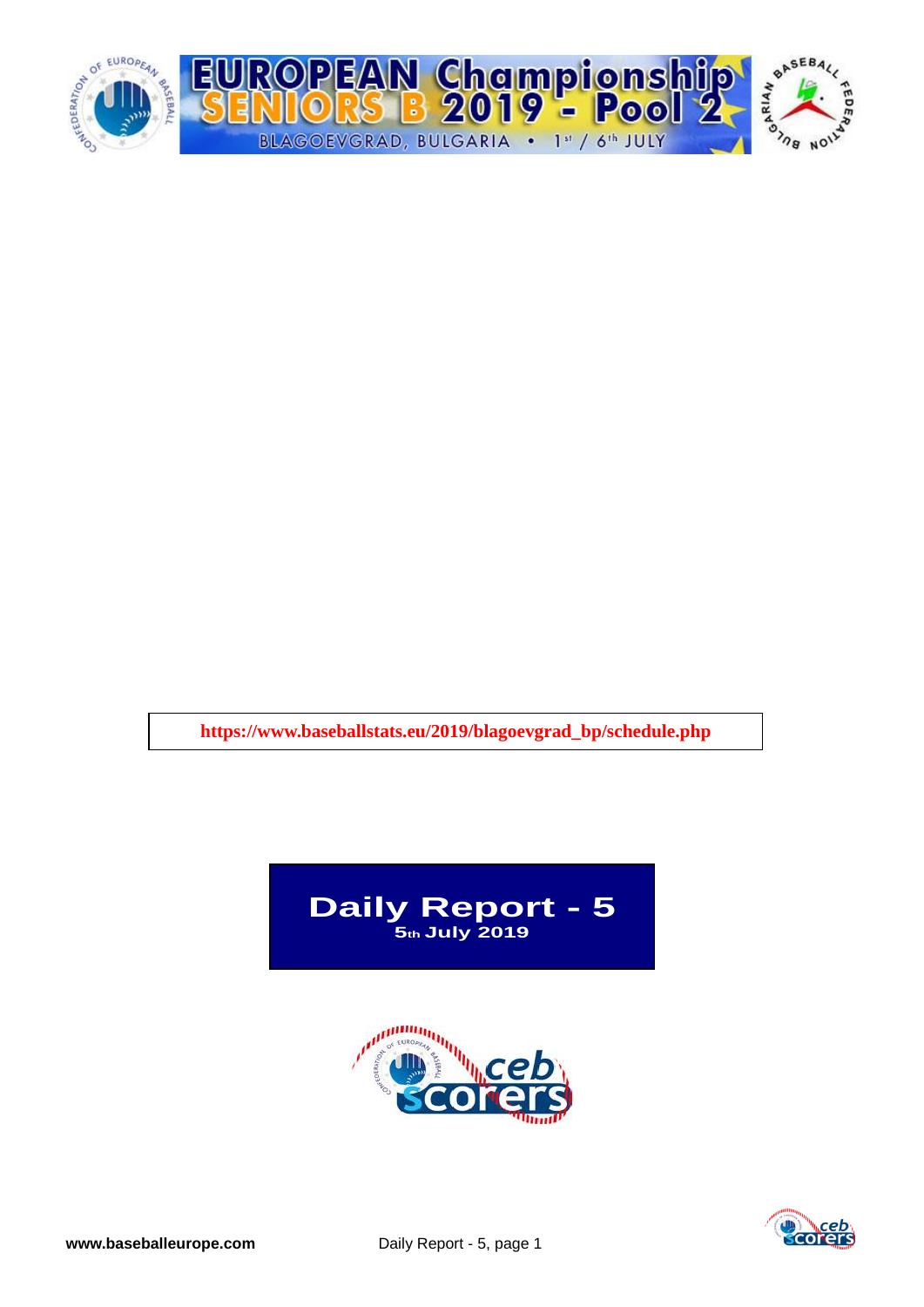

|                             | <b>Teams</b>              |
|-----------------------------|---------------------------|
| Bulgaria<br><u>entrance</u> | $E$ Greece                |
| H<br>Ireland                | <u><del>↓</del> srael</u> |
| Russia<br>ـــ               | <b>External</b> Serbia    |

|                 |         |                 |      | <b>Schedule</b>                             |                 |                    |                |
|-----------------|---------|-----------------|------|---------------------------------------------|-----------------|--------------------|----------------|
| Game            | At time | <b>Ballpark</b> | Pool | Home team                                   | Visiting team   | <b>Final Score</b> | Inn            |
|                 |         |                 |      | Monday 1st July                             |                 |                    |                |
| $\overline{1}$  | 10:00   | Blagoevgrad     | A    | <u>is</u><br>$\frac{1}{2}$<br><b>GREECE</b> | <b>ISRAEL</b>   | $7 - 14$           |                |
| $\overline{a}$  | 13:30   | Blagoevgrad     | Α    | $+1$<br><b>SERBIA</b>                       | <b>IRELAND</b>  | $17 - 5$           | $\overline{7}$ |
| 3               | 17:30   | Blagoevgrad     | Α    | <b>BULGARIA</b>                             | <b>RUSSIA</b>   | $0 - 21$           | 5              |
|                 |         |                 |      | <b>Tuesday 2nd July</b>                     |                 |                    |                |
| $\overline{4}$  | 10:00   | Blagoevgrad     | A    | <br><b>ISRAEL</b>                           | <b>SERBIA</b>   | $11 - 1$           | 8              |
| $\overline{5}$  | 13:30   | Blagoevgrad     | A    | <b>RUSSIA</b>                               | <b>GREECE</b>   | $14 - 8$           |                |
| $6\overline{6}$ | 17:00   | Blagoevgrad     | Α    | <b>IRELAND</b>                              | <b>BULGARIA</b> | $5 - 0$            |                |
|                 |         |                 |      | <b>Wednesday 3rd July</b>                   |                 |                    |                |
| $\overline{7}$  | 10:00   | Blagoevgrad     | Α    | 垤<br><b>MA</b><br><b>SERBIA</b>             | <b>GREECE</b>   | $5 - 9$            |                |
| 8               | 13:30   | Blagoevgrad     | Α    | <b>RUSSIA</b>                               | <b>IRELAND</b>  | $13 - 3$           | $\overline{7}$ |
| $\overline{9}$  | 17:00   | Blagoevgrad     | Α    | $\frac{1}{2}$<br><b>ISRAEL</b>              | <b>BULGARIA</b> | $8 - 0$            |                |
|                 |         |                 |      | Thursday 4th July                           |                 |                    |                |
| 10              | 10:00   | Blagoevgrad     | A    | <b>GREECE</b>                               | <b>IRELAND</b>  | $3 - 0$            |                |
| 11              | 13:30   | Blagoevgrad     | Α    | <b>ISRAEL</b><br>$\frac{\sqrt{2}}{2}$       | <b>RUSSIA</b>   | $13 - 12$          | 10             |
| 12              | 17:00   | Blagoevgrad     | A    | H<br><b>SERBIA</b>                          | <b>BULGARIA</b> | $7 - 2$            |                |
|                 |         |                 |      | <b>Friday 5th July</b>                      |                 |                    |                |
| 13              | 10:00   | Blagoevgrad     | A    | ✿<br><b>IRELAND</b>                         | <b>ISRAEL</b>   | $3 - 10$           | $\overline{7}$ |
| 14              | 13:00   | Blagoevgrad     | Α    | <b>RUSSIA</b>                               | <b>SERBIA</b>   | $12 - 3$           |                |
| 15              | 17:00   | Blagoevgrad     | A    | <b>BULGARIA</b>                             | <b>GREECE</b>   | $6 - 9$            |                |
|                 |         |                 |      | Saturday 6th July                           |                 |                    |                |
| 16              | 14:00   | Blagoevgrad     | Fi   | :: 1st ::                                   | $::$ 2nd $::$   |                    |                |

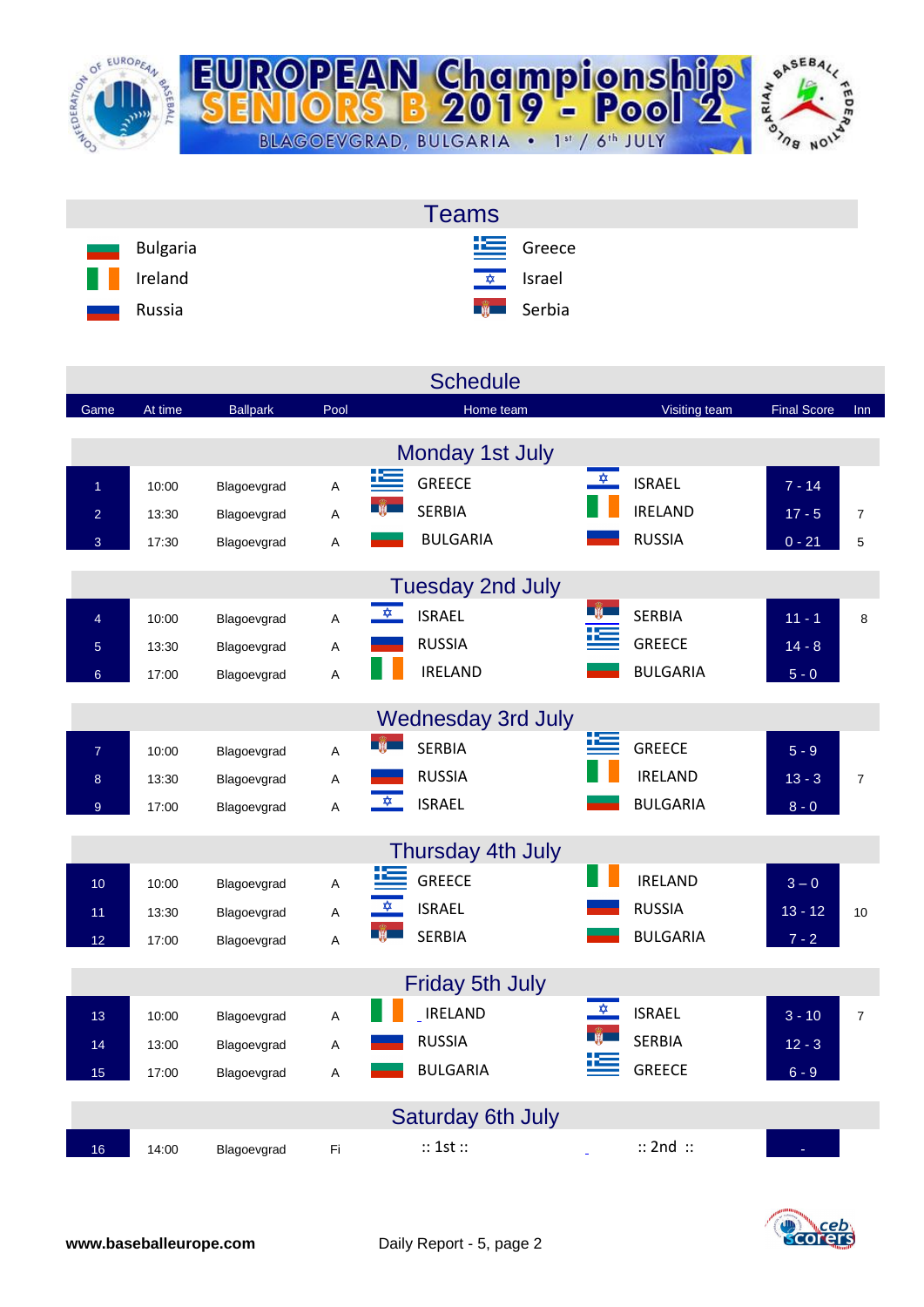

|                |                      | <b>Standing Pool A</b> |                |    |            |           |
|----------------|----------------------|------------------------|----------------|----|------------|-----------|
| Pos            | Team                 | GP                     | <b>WO</b>      | LO | <b>AVG</b> | <b>GB</b> |
| 1              | <b>ISRAEL</b>        | 5                      | 5              | 0  | 1000       | 0         |
| $\overline{2}$ | <b>RUSSIA</b>        | 5                      | 4              |    | 800        |           |
| 3              | <b>E</b> GREECE      | 5                      | 3              | 2  | 600        | 2         |
| 4              | - M<br><b>SERBIA</b> | 5                      | $\overline{2}$ | 3  | 400        | 3         |
| 5              | <b>IRELAND</b>       | 5                      |                | 4  | 200        | 4         |
| 6              | <b>BULGARIA</b>      | 5                      | 0              | 5  | 0          | 5         |

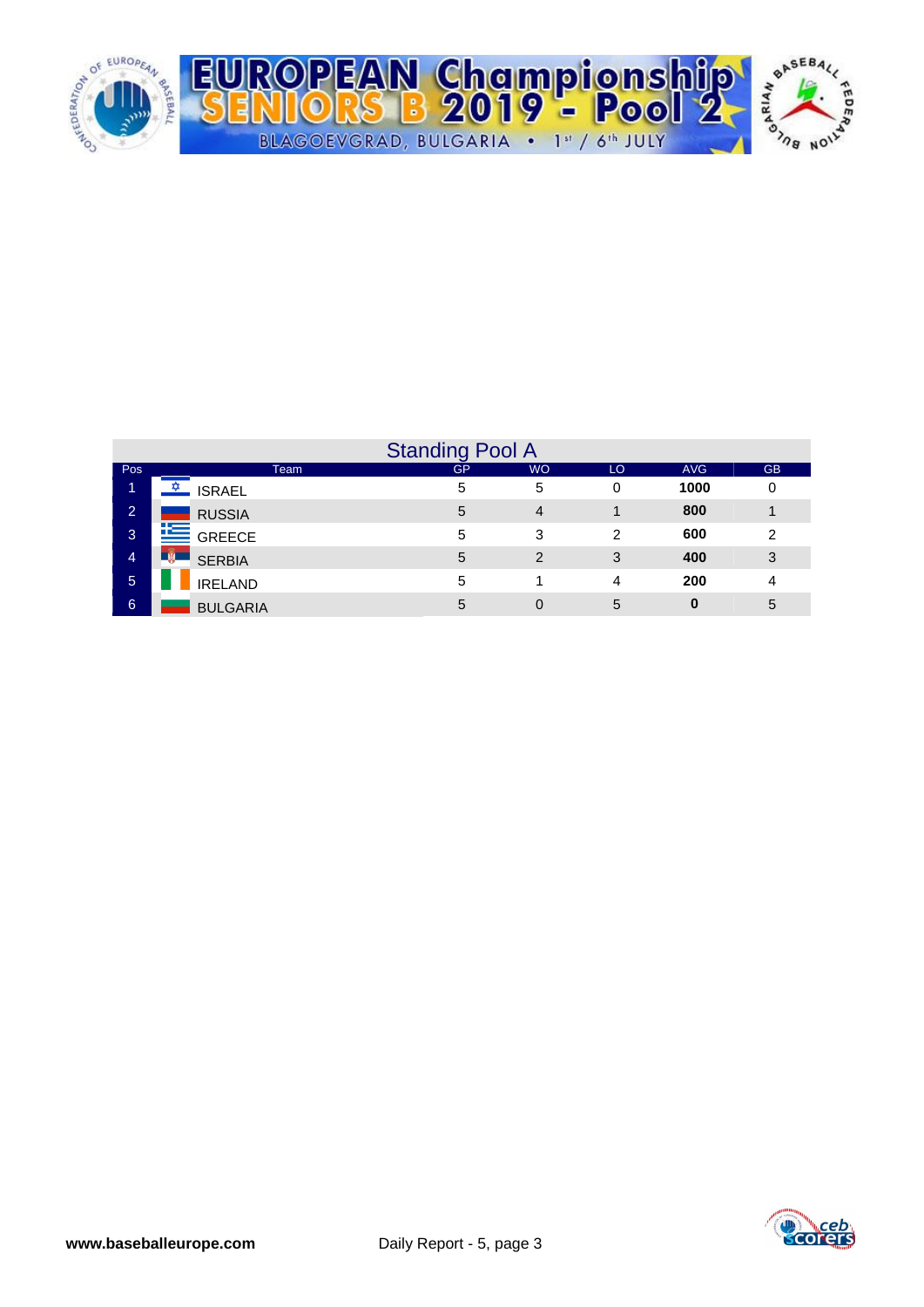



## **Game Summary 13**



**Ireland (IRL) – Israel (ISR) 3 – 10** 

Score by Innings R H E ------------------------------------------ ISRAEL.............. 113 230 00 - 10 10 0 IRELAND............. 030 000 0X - 3 5 3

------------------------------------------

Jul 05, 2019 at Blagoevgrad (Blagoevgrad)

| ISRAEL 10 (5-0)<br>SB CS HP SH SF SO IBB KL GDP |                |                |                |          |          |          |          |             |                |          |          |           |          |                |          |          |                |                |            |
|-------------------------------------------------|----------------|----------------|----------------|----------|----------|----------|----------|-------------|----------------|----------|----------|-----------|----------|----------------|----------|----------|----------------|----------------|------------|
| Player                                          | AB             | R              |                | H BI     |          |          |          | 2B 3B HR BB |                |          |          |           |          |                |          |          | PO.            | A              | $_{\rm E}$ |
| GLASSER 2b                                      |                | $\mathfrak{D}$ |                |          | O        | $\Omega$ |          |             |                | $\Omega$ |          |           |          |                | $\cap$   |          | U              |                |            |
| LEICHMAN 2b                                     | $\mathfrak{D}$ | $\Omega$       | $\Omega$       |          | $\Omega$ | $\Omega$ | $\Omega$ | $\Omega$    | $\Omega$       | $\Omega$ | $\Omega$ | $\Omega$  |          |                | $\Omega$ | $\Omega$ | $\mathfrak{D}$ | $\mathfrak{D}$ | $\Omega$   |
| PALLER cf                                       |                | $\mathcal{L}$  | 3              |          | $\Omega$ | $\Omega$ | $\Omega$ |             | $\mathfrak{D}$ | $\Omega$ | $\Omega$ | $\bigcap$ | U        |                | $\cap$   |          |                |                | $\Omega$   |
| PENPRASE ss                                     | 4              | $\mathfrak{D}$ | $\mathfrak{D}$ | 4        |          | $\Omega$ |          | $\Omega$    | $\cap$         | $\Omega$ | $\Omega$ | $\bigcap$ | $\cap$   | 0              | $\Omega$ |          |                |                | $\Omega$   |
| ROSENBERG 3b                                    |                |                | $\cap$         |          | $\cap$   | 0        | 0        | $\Omega$    | $\bigcap$      | $\Omega$ | $\Omega$ | $\Omega$  | $\Omega$ |                | $\cap$   |          | $\cap$         | Λ              | $\cap$     |
| ROSENBAUM 1b                                    | 2              | $\Omega$       |                |          | $\Omega$ | 0        | 0        | $\Omega$    | $\bigcap$      | $\Omega$ | $\Omega$ | $\cap$    | $\Omega$ | U              | $\Omega$ |          | $\mathfrak{D}$ | Λ              | $\cap$     |
| FABIAN ph/1b                                    |                | $\cap$         | $\cap$         | O        | O.       | U        | O        | $\Omega$    | $\cap$         | O        | $\cap$   | $\cap$    | $\cap$   | $\mathfrak{D}$ | $\cap$   |          | 5              | Λ              | $\cap$     |
| WOLF rf                                         | 3              | $\Omega$       |                | $\Omega$ | $\Omega$ | 0        | 0        |             | $\bigcap$      | $\Omega$ | $\Omega$ | $\cap$    | $\cap$   |                | $\Omega$ | $\Omega$ |                | U              | $\cap$     |
| CALISAR 1f                                      | Κ              | O              | $\cap$         |          | O.       | U        | O        |             | $\cap$         | O        | $\cap$   | $\bigcap$ | U        | 2              | $\cap$   |          |                | U              | $\cap$     |
| LOWENGART 3b/ss                                 | 2              | $\mathfrak{D}$ |                |          |          |          |          |             |                |          |          |           | U        |                |          |          | $\cap$         | $\mathfrak{D}$ | $\cap$     |
| GRILLO C                                        |                |                |                |          |          | O        |          |             |                |          |          |           | U        | 2              |          |          | 6              | $\mathfrak{D}$ | $\Omega$   |
| WILLEN C                                        |                |                |                |          | O.       | O        |          | O           | $\cap$         | O        |          | $\cap$    | U        |                | $\cap$   |          |                |                | $\Omega$   |
| KATZ dh                                         |                |                |                | 1        | $\Omega$ | O        | O        |             | $\mathcal{P}$  | $\Omega$ | O        | $\bigcap$ | U        |                | $\cap$   |          | $\cap$         | Λ              | $\Omega$   |
| BRODKOWITZ p                                    |                |                | O              | O        | $\Omega$ | U        | O        | $\Omega$    | $\cap$         | O        | O        | $\bigcap$ | O        |                | $\cap$   |          |                | Λ              | $\cap$     |
| ROTHEM p                                        |                |                | ∩              | U        | O.       | U        | U        | O           | $\cap$         | O        | $\cap$   | $\cap$    | U        |                | $\cap$   |          | $\cap$         | Λ              | $\cap$     |
| Totals                                          | 30             | 1 O            | 10             | 9        |          | O        | 2        |             | 4              | U        |          | $\cap$    |          | 11             | $\cap$   | 2        | 21             | 6              |            |

### **IRELAND 3 (1-4)**

| Player                   | AB             | R            |              | H BI            |          |                |                |                          | 2B 3B HR BB SB CS HP SH SF SO IBB KL GDP |                       |          |           |          |          |              |                |           |                |              |                | PO.            | A              | - F            |              |    |
|--------------------------|----------------|--------------|--------------|-----------------|----------|----------------|----------------|--------------------------|------------------------------------------|-----------------------|----------|-----------|----------|----------|--------------|----------------|-----------|----------------|--------------|----------------|----------------|----------------|----------------|--------------|----|
| FARRELL cf               | 2              | 0            | 0            | $\circ$         |          | $\Omega$       | $\Omega$       | 0                        | 0                                        | $\Omega$              | $\Omega$ | 0         | $\Omega$ |          | 0            | 1              | 0         | $\Omega$       |              | 0              | 1              | 0              | $\Omega$       |              |    |
| SANTOIANNI ph/cf 2       |                | $\Omega$     | $\Omega$     | $\Omega$        |          | $\Omega$       | $\Omega$       | $\Omega$                 | $\Omega$                                 | $\Omega$              | $\Omega$ | $\Omega$  | $\Omega$ |          | $\Omega$     | $\mathbf{1}$   | $\Omega$  | $\Omega$       |              | 0              | $\Omega$       | $\Omega$       | $\Omega$       |              |    |
| $\sim$ 3<br>GEOGHEGAN rf |                | $\Omega$     | $\Omega$     | $\Omega$        |          | $\Omega$       | $\Omega$       | $\Omega$                 | $\Omega$                                 | $\Omega$              | $\Omega$ | $\Omega$  | $\Omega$ |          | 0            | $\mathbf{1}$   | $\Omega$  | $\Omega$       |              | $\Omega$       | $\mathbf{1}$   | $\Omega$       | $\overline{c}$ |              |    |
| FOX 1f                   | 3              | $\Omega$     | $\Omega$     | $\Omega$        |          | $\Omega$       | $\Omega$       | $\Omega$                 | $\Omega$                                 | $\Omega$              | $\cap$   | $\Omega$  | $\Omega$ |          | 0            | $\mathfrak{D}$ | $\Omega$  | $\mathbf{1}$   |              | $\Omega$       | 1              | $\Omega$       | $\Omega$       |              |    |
| MCAULIFFE 3b             | 2              | $\cap$       | $\mathbf{1}$ | $\Omega$        |          | $\Omega$       | $\Omega$       | $\Omega$                 | $\Omega$                                 | $\Omega$              | $\Omega$ | $\Omega$  | $\Omega$ |          | 0            | $\Omega$       | $\cap$    | $\Omega$       |              | $\Omega$       | 0              | $\mathbf{1}$   | $\Omega$       |              |    |
| CUEVAS ph                | $\mathbf{1}$   | $\cap$       | $\cap$       | $\Omega$        |          | $\Omega$       | $\cap$         | $\Omega$                 | $\Omega$                                 | $\Omega$              | $\Omega$ | $\Omega$  | $\cap$   |          | $\Omega$     | $\mathbf{1}$   | $\cap$    | $\Omega$       |              | $\Omega$       | $\Omega$       | $\Omega$       | $\Omega$       |              |    |
| WALSH 3b                 | $\Omega$       | $\Omega$     | $\Omega$     | $\Omega$        |          | $\Omega$       | $\Omega$       | $\Omega$                 | $\Omega$                                 | $\Omega$              | $\Omega$ | $\Omega$  | $\Omega$ |          | 0            | $\cap$         | $\Omega$  | $\Omega$       |              | $\Omega$       | 0              | $\Omega$       | $\Omega$       |              |    |
| DILLON SS                | 3              | $\mathbf{1}$ | $\mathbf{1}$ | $\Omega$        |          | $\Omega$       | $\Omega$       | $\Omega$                 | $\cap$                                   | $\Omega$              | $\Omega$ | $\Omega$  | $\cap$   |          | 0            | $\bigcap$      | $\Omega$  | $\Omega$       |              | $\Omega$       | 1              | 3              | $\Omega$       |              |    |
| FERRATO 1b               | $\overline{c}$ | $\mathbf{1}$ | $\mathbf{1}$ | $\Omega$        |          | $\Omega$       | $\Omega$       | $\Omega$                 | $\mathbf{1}$                             | $\Omega$              | $\Omega$ | $\Omega$  | $\cap$   |          | 0            | $\bigcap$      | $\Omega$  | $\Omega$       |              | $\Omega$       | 6              | $\circ$        | $\Omega$       |              |    |
| POWER 2b                 | $\Omega$       | $\mathbf{1}$ | $\cap$       | $\Omega$        |          | $\Omega$       | $\Omega$       | $\Omega$                 | $\mathbf{1}$                             | $\Omega$              | $\Omega$ | $\Omega$  | $\cap$   | $\Omega$ |              | $\bigcap$      | $\cap$    | $\Omega$       |              | $\Omega$       | $\mathbf{1}$   | $\Omega$       | 1              |              |    |
| GALLAHAR 2b              | $\overline{c}$ | $\Omega$     | $\cap$       | $\Omega$        |          | $\Omega$       | $\Omega$       | $\Omega$                 | $\cap$                                   | $\Omega$              | $\Omega$ | $\Omega$  | $\Omega$ |          | 0            | $\mathbf{1}$   | $\bigcap$ | $\Omega$       |              | $\Omega$       | $\bigcap$      | $\mathbf{1}$   | $\Omega$       |              |    |
| HONAN dh                 | $\mathbf{3}$   | $\Omega$     | $\mathbf{1}$ | $\Omega$        |          | $\Omega$       | $\Omega$       | $\Omega$                 | $\Omega$                                 | $\Omega$              | $\Omega$ | $\Omega$  | $\Omega$ |          | 0            | $\mathbf{1}$   | $\Omega$  | 1              |              | $\Omega$       | $\Omega$       | $\Omega$       | $\Omega$       |              |    |
| COLE c                   | 2              | $\Omega$     | $\mathbf{1}$ | $\overline{c}$  |          | $\mathbf{0}$   | $\Omega$       | $\Omega$                 | $\Omega$                                 | 0                     | $\Omega$ | $\Omega$  | $\Omega$ |          | $\Omega$     | $\mathbf{1}$   | $\circ$   | $\Omega$       |              | 0              | 10             | $\mathbf{1}$   | $\Omega$       |              |    |
| DOLAN ph                 | $\mathbf{1}$   | $\Omega$     | $\Omega$     | $\Omega$        |          | 0              | $\Omega$       | $\Omega$                 | $\Omega$                                 | 0                     | $\Omega$ | $\Omega$  | $\Omega$ |          | 0            | $\Omega$       | $\Omega$  | $\Omega$       |              | 0              | $\Omega$       | $\Omega$       | $\Omega$       |              |    |
| SCOTT p                  |                | $0 \quad 0$  | $\Omega$     | $\Omega$        |          | 0              | $\Omega$       | $\Omega$                 | $\Omega$                                 | 0                     | $\cap$   | $\Omega$  | $\Omega$ |          | 0            | $\bigcap$      | $\Omega$  | $\Omega$       |              | 0              | $\Omega$       | $\Omega$       | $\Omega$       |              |    |
| COSGROVE p               | $\Omega$       | $\Omega$     | $\Omega$     | $\Omega$        |          | $\Omega$       | $\Omega$       | $\Omega$                 | $\Omega$                                 | $\Omega$              | $\Omega$ | $\Omega$  | $\Omega$ |          | 0            | $\Omega$       | $\Omega$  | $\Omega$       |              | 0              | $\Omega$       | $\Omega$       | $\Omega$       |              |    |
| SHIER p                  |                | $0 \quad 0$  | $\Omega$     | $\Omega$        |          | $\Omega$       | $\Omega$       | $\Omega$                 | $\Omega$                                 | $\Omega$              | $\Omega$ | $\Omega$  | $\Omega$ |          | 0            | $\bigcap$      | $\Omega$  | $\Omega$       |              | 0              | $\Omega$       | $\Omega$       | $\Omega$       |              |    |
| McGEE p                  |                | $0\qquad 0$  | $\Omega$     | $\Omega$        |          | $\Omega$       | $\Omega$       | $\Omega$                 | $\Omega$                                 | $\Omega$              | $\Omega$ | $\Omega$  | $\Omega$ |          | $\Omega$     | $\Omega$       | $\Omega$  | $\Omega$       |              | 0              | $\bigcap$      | $\Omega$       | $\Omega$       |              |    |
| 0 BRIEN p                | $\circ$        | $\Omega$     | $\Omega$     | $\Omega$        |          | $\Omega$       | $\Omega$       | $\Omega$                 | $\Omega$                                 | $\Omega$              | $\Omega$ | $\Omega$  | $\Omega$ |          | 0            | $\cap$         | $\Omega$  | $\Omega$       |              | $\Omega$       | $\Omega$       | $\Omega$       | $\Omega$       |              |    |
| Totals                   | 26             | 3            | 5            | $\overline{c}$  |          | $\Omega$       | $\Omega$       | $\Omega$                 | $\overline{c}$                           | $\Omega$              | $\Omega$ | O         | $\cap$   |          | $\Omega$     | 9              | $\Omega$  | $\overline{2}$ |              | $\Omega$       | 21             | 6              | 3              |              |    |
| <b>ISRAEL</b>            |                |              | IP           |                 |          |                |                |                          | H R ER BB SO WP HB BK IBB SH SF CI       |                       |          |           |          |          |              |                |           |                |              |                | 2B 3B HR AB BF |                |                | FO GO        | NP |
| BRODKOWITZ W, 1-0        |                | 5.0          |              | 3               | 3        | $\overline{c}$ | 2              | 8                        | 0                                        | $\mathbf 0$           | 0        | 0         |          | 0        | $\mathbf{0}$ | $\Omega$       |           | 0              | $\mathbf{0}$ | $\Omega$       | 18             | 20             | $\overline{4}$ | 3            | 66 |
| ROTHEM                   |                | 2.0          |              | 2               | $\circ$  | $\Omega$       | $\Omega$       | $\mathbf{1}$             | $\Omega$                                 | $\Omega$              | $\Omega$ | $\Omega$  |          | $\Omega$ | $\Omega$     | $\Omega$       |           | $\Omega$       | $\Omega$     | $\bigcirc$     | 8              | - 8            | 3              | 2            | 28 |
| IRELAND                  |                |              | IP.          | H               |          |                | R ER BB SO     |                          |                                          | WP HB BK IBB SH SF CI |          |           |          |          |              |                |           |                |              | 2B 3B HR       |                | AB BF          | FO.            | GO           | NP |
| SCOTT $L, 0-1$           |                | 2.0          |              | $7\phantom{.0}$ | 5        | 5              | 1              | 1                        | 0                                        | 0                     | $\circ$  | 0         |          | 0        | $\circ$      | 0              |           | 1              | $\circ$      | 1              | 13             | 14             | $\mathbf{1}$   | 4            | 39 |
| COSGROVE                 |                | 2.0          |              | $\overline{1}$  | 2        |                | $2 \quad 1$    | 5                        | $\circ$                                  | $\mathbf{1}$          | $\Omega$ | $\Omega$  |          | $\circ$  | $\Omega$     | $\Omega$       |           | $\Omega$       | $\Omega$     | $\mathbf{1}$   | 7              | 9              | $\Omega$       | $\mathbf{1}$ | 44 |
| SHIER                    |                | 0.2          |              | $\overline{1}$  | 3        | 3 <sup>3</sup> | $\overline{c}$ | $\Omega$                 | $\circ$                                  | $\circ$               | $\Omega$ | $\Omega$  |          | $\circ$  | $\mathbf{1}$ | $\bigcirc$     |           | $\circ$        | $\circ$      | $\overline{0}$ | 2              | 5              | $\overline{1}$ | $\mathbf{1}$ | 16 |
| MCGEE                    |                | 1.1          |              | 1               | $\Omega$ | $\circ$        | $\overline{c}$ | 3                        | $\mathbf{2}$                             | $\Omega$              | $\Omega$ | $\Omega$  |          | $\Omega$ | $\Omega$     | $\Omega$       |           | $\circ$        | $\Omega$     | $\Omega$       | 5              | $\overline{7}$ | $\Omega$       | $\mathbf{1}$ | 29 |
| O BRIEN                  |                | 1.0          |              | $\Omega$        | $\Omega$ | $\Omega$       | $\mathbf{1}$   | $\overline{\mathcal{L}}$ | $\cap$                                   | $\Omega$              | $\cap$   | $\bigcap$ |          | $\cap$   | $\Omega$     | $\Omega$       |           | $\Omega$       | $\Omega$     | $\Omega$       | 3              | 4              | $\mathbf{1}$   | O            | 21 |
|                          |                |              |              |                 |          |                |                |                          |                                          |                       |          |           |          |          |              |                |           |                |              |                |                |                |                |              |    |

 Umpires - HP: GREBENNIKOV (RUS) 1B: AJDUKOVIC (SRB) 3B: KAROUNIS (GRE) Scorers - HADJIYSKA Gargana (BUL), NELISSEN Huub (NED) TC - LARKIN Michael (RUS) Start: 10:30 Time: 2:04 Attendance: 42

Weather: Partly Cloudy

Game notes: SCOTT faced 5 batters in the 3rd.

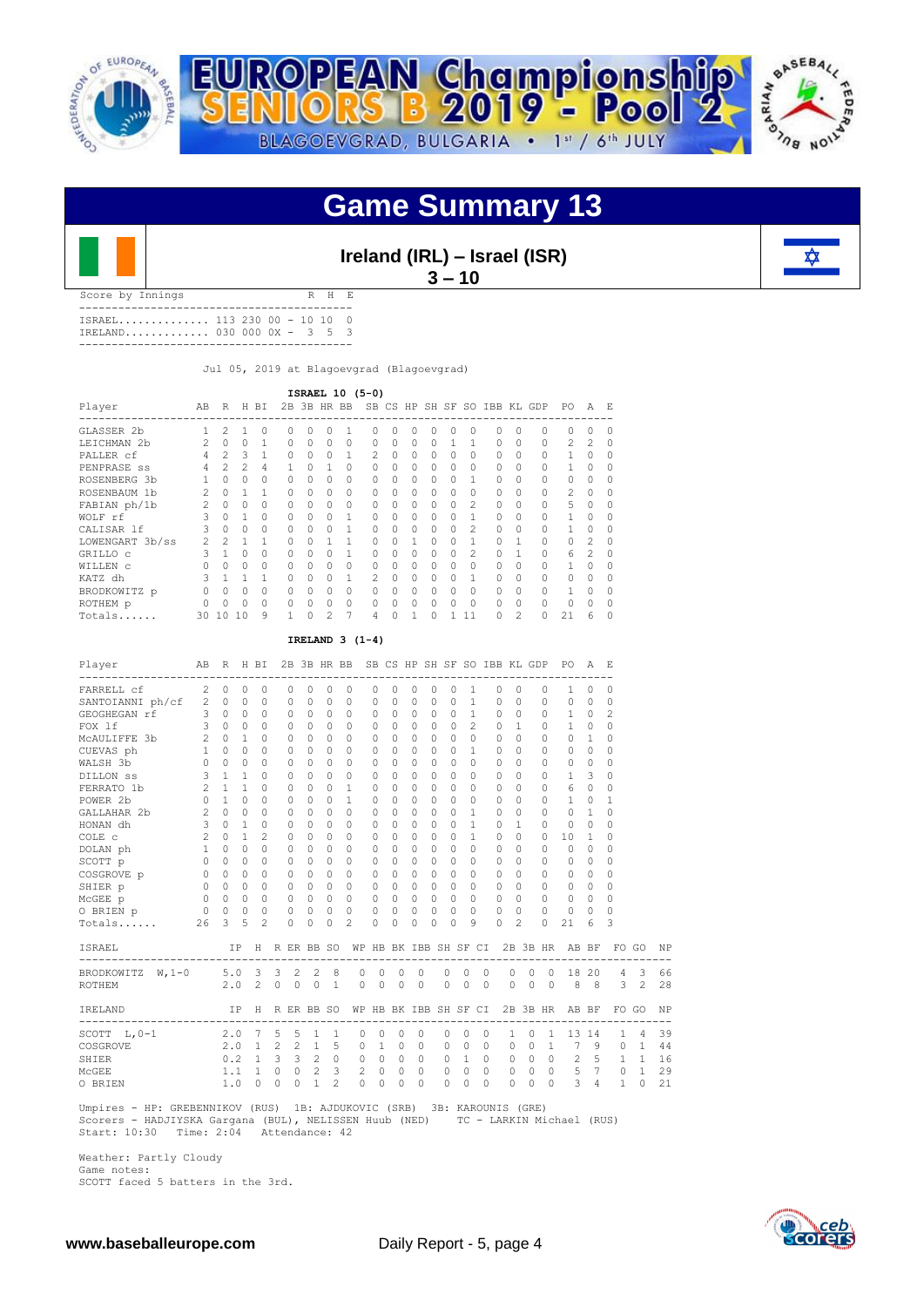

## **Game Summary 14**



Score by Innings R H E ------------------------------------------- SERBIA.............. 101 000 100 - 3 6 3 RUSSIA.............. 044 003 01X - 12 12 2 -------------------------------------------

Jul 05, 2019 at Blagoevgrad (Blagoevgrad)

### **SERBIA 3 (2-3)**

| Player          | AB             | R              |                | H BI         |          |          |              | 2B 3B HR BB    | <b>SB</b> |          |          |          |          |                |          |               | CS HP SH SF SO IBB KL GDP | PO.            | A        | E.       |
|-----------------|----------------|----------------|----------------|--------------|----------|----------|--------------|----------------|-----------|----------|----------|----------|----------|----------------|----------|---------------|---------------------------|----------------|----------|----------|
| MILADINOVI M cf | 3              | $\Omega$       | 0              | $\Omega$     | $\Omega$ | O        | $\Omega$     | 1              | ∩         | 0        | O        | O        | 0        | 0              | $\Omega$ | $\Omega$      | $\cap$                    | 4              |          | O        |
| BADOVINAC p/3b  | $\mathfrak{D}$ | $\Omega$       | $\Omega$       | $\Omega$     | $\Omega$ | $\Omega$ | $\Omega$     | $\Omega$       | $\Omega$  | $\Omega$ | $\Omega$ | $\Omega$ | $\Omega$ | $\mathfrak{D}$ | $\Omega$ |               | $\Omega$                  | $\Omega$       | $\cap$   | $\cap$   |
| TOMASIC 2b      | 4              | $1 \quad$      | $\mathbf{1}$   | $\mathbf{1}$ | $\Omega$ | $\Omega$ | $\mathbf{1}$ | 0              | $\Omega$  | $\Omega$ | $\Omega$ | $\Omega$ | $\Omega$ | $\Omega$       | $\Omega$ | $\Omega$      | $\Omega$                  | $\Omega$       | 4        | 0        |
| SARAVOLAC 2b    |                | $\Omega$       | $\Omega$       | $\Omega$     | $\Omega$ | $\Omega$ | $\Omega$     | $\Omega$       | $\Omega$  | $\Omega$ | $\Omega$ | $\Omega$ | $\Omega$ | $\Omega$       | 0        |               | $\Omega$                  | 1              | Ω        | Λ        |
| ZIVIC 2b        |                | $\cap$         | $\Omega$       | $\Omega$     | $\Omega$ | $\Omega$ | $\Omega$     | 0              | $\Omega$  | $\Omega$ | $\Omega$ | $\Omega$ | $\Omega$ | $\Omega$       | $\Omega$ | $\Omega$      | $\Omega$                  | $\cap$         | O        |          |
| VASIC ss        |                | $\mathfrak{D}$ | 1              | $\Omega$     | $\Omega$ | $\Omega$ | $\Omega$     | $\Omega$       | 1         | 0        | 0        | $\Omega$ | $\Omega$ | $\Omega$       | $\Omega$ |               | $\Omega$                  | $\Omega$       |          |          |
| TODOROVIC p     |                | $\cap$         | $\Omega$       | $\Omega$     | $\Omega$ | $\Omega$ | $\Omega$     | 1              | $\Omega$  | $\Omega$ | $\Omega$ | $\Omega$ | $\Omega$ | $\Omega$       | $\Omega$ | $\Omega$      | $\Omega$                  | $\Omega$       | 0        | 0        |
| MILADINOVI S 1f | 3              | $\cap$         | $\mathfrak{D}$ | 0            | $\Omega$ | O        | $\Omega$     | 1              | $\cap$    | O        | $\Omega$ | $\Omega$ | O        | $\Omega$       | 0        | $\cap$        | $\Omega$                  | $\mathfrak{D}$ | 1        | $\cap$   |
| BOGDANOVIC 1f   |                | $\Omega$       | $\Omega$       | $\Omega$     | $\Omega$ | $\Omega$ | $\Omega$     | $\Omega$       | $\Omega$  | 0        | $\Omega$ | $\Omega$ | $\Omega$ | $\mathbf{1}$   | 0        | $\mathbf{1}$  | $\Omega$                  | 1              | $\cap$   |          |
| PHILLIPS 1b     |                | $\cap$         | 0              | 0            | $\cap$   | $\Omega$ | $\Omega$     | $\mathbf{1}$   | $\cap$    | $\Omega$ | O        | $\Omega$ | $\Omega$ | $\mathfrak{D}$ | 1        | $\mathcal{D}$ | $\Omega$                  | 5              | 1        | Λ        |
| MILOVANOVIC 1b  | $\mathcal{L}$  | $\cap$         | 0              | $\Omega$     | $\Omega$ | $\Omega$ | $\Omega$     | 0              | $\Omega$  | 0        | $\Omega$ | $\circ$  | $\Omega$ | $\Omega$       | O        | $\Omega$      | $\Omega$                  | 3              | U        |          |
| BANJAC dh/p     | 3              | $\cap$         | $\Omega$       | 0            | $\Omega$ | $\Omega$ | $\Omega$     | $\Omega$       | $\Omega$  | $\Omega$ | $\Omega$ | $\Omega$ | $\Omega$ | $\Omega$       | 0        | $\cap$        | $\Omega$                  | $\Omega$       | $\cap$   | $\cap$   |
| NINIC p         |                | $\Omega$       | O              | $\Omega$     | $\Omega$ | O        | $\Omega$     | $\Omega$       | $\Omega$  | 0        | $\Omega$ | $\Omega$ | $\Omega$ | $\Omega$       | 0        | $\Omega$      | $\Omega$                  | 1              |          | Λ        |
| IGNJATOVIC ph   |                | $\Omega$       | 1              | $\Omega$     | $\Omega$ | $\Omega$ | $\Omega$     | $\Omega$       | $\Omega$  | O        | O        | $\Omega$ | $\Omega$ | $\Omega$       | $\Omega$ | $\Omega$      | $\Omega$                  | $\Omega$       | $\cap$   | $\cap$   |
| MILANKOV pr/cf  | $\Omega$       | $\Omega$       | $\Omega$       | $\Omega$     | $\Omega$ | 0        | $\Omega$     | $\Omega$       | $\Omega$  | 0        | $\Omega$ | $\Omega$ | $\Omega$ | $\Omega$       | 0        | $\Omega$      | $\Omega$                  | 1              | $\cap$   | 0        |
| VUJOVICH Jo. rf | 1              | $\Omega$       | $\Omega$       | $\Omega$     | $\Omega$ | $\Omega$ | $\Omega$     | $\mathcal{D}$  | $\Omega$  | $\Omega$ | $\Omega$ | $\Omega$ | $\Omega$ | $\Omega$       | 0        | $\Omega$      | $\Omega$                  | $\mathfrak{D}$ | 1        | $\Omega$ |
| PANTELIC rf     |                | $\Omega$       | $\Omega$       | $\Omega$     | $\Omega$ | 0        | $\Omega$     | $\Omega$       | $\Omega$  | 0        | $\Omega$ | $\Omega$ | $\Omega$ | 1              | 0        | $\Omega$      | $\Omega$                  | $\cap$         | $\Omega$ | 0        |
| CVIJOVIC c      | $\mathfrak{D}$ | $\Omega$       | $\Omega$       | $\Omega$     | $\Omega$ | $\Omega$ | $\Omega$     | $\Omega$       | $\Omega$  | $\Omega$ | $\Omega$ | $\Omega$ | $\Omega$ | $\mathbf{1}$   | 0        | $\Omega$      | 1                         | $\Omega$       | $\cap$   | 0        |
| SIJACIC c       |                | $\cap$         | 1              | $\Omega$     | $\Omega$ | O        | $\Omega$     | 1              | $\Omega$  | 0        | $\Omega$ | $\Omega$ | 0        | $\Omega$       | 0        |               | $\Omega$                  | $\overline{2}$ |          |          |
| VUJOVICH Ja. 3b | $\mathbf{1}$   | $\Omega$       | $\Omega$       | $\Omega$     | $\Omega$ | 0        | $\Omega$     | $\mathfrak{D}$ | $\Omega$  | 0        | $\Omega$ | $\Omega$ | $\Omega$ | 1              | $\Omega$ | $\Omega$      | $\Omega$                  | $\mathfrak{D}$ |          |          |
| DUPOR 3b/ss     | $\mathbf{1}$   | $\Omega$       | $\Omega$       | $\Omega$     | $\Omega$ | $\Omega$ | $\Omega$     | $\Omega$       | $\Omega$  | $\Omega$ | $\Omega$ | $\Omega$ | $\Omega$ | $\Omega$       | $\Omega$ | $\Omega$      | $\Omega$                  | $\Omega$       |          |          |
| BOKICH p        |                | $\Omega$       | $\Omega$       | $\Omega$     | $\Omega$ | $\Omega$ | $\Omega$     | 0              | $\Omega$  | $\Omega$ | $\Omega$ | $\circ$  | $\Omega$ | $\circ$        | $\Omega$ | $\Omega$      | $\cap$                    | 0              |          | $\Omega$ |
| Totals          | 33             | 3              | 6              |              | $\Omega$ | $\cap$   | 1            | 9              |           |          | O        | $\Omega$ |          | 8              | 1        | 4             | 1                         | 24             | 14       | ς        |

#### **RUSSIA 12 (4-1)**

| Player               | AB            | R              | Н             | BI                |          | 2B 3B HR BB |           |          |          |           |           |           |              |               | SB CS HP SH SF SO IBB KL |          | GDP<br>-------------------- | PO.            | Α         | Е        |
|----------------------|---------------|----------------|---------------|-------------------|----------|-------------|-----------|----------|----------|-----------|-----------|-----------|--------------|---------------|--------------------------|----------|-----------------------------|----------------|-----------|----------|
| CASTILLO SS          | .5            |                | 3             | 4                 |          | $\bigcap$   |           |          | 0        | 0         | $\Omega$  | 0         | 0            | $\Omega$      | 0                        |          | <sup>0</sup>                | 0              | 6         | $\Omega$ |
| VASILEV A. 1b        | $\mathcal{P}$ | $\mathfrak{D}$ | 1             | $\mathcal{L}$     | 0        | $\Omega$    |           | 1.       | 0        | $\Omega$  | $\Omega$  | $\Omega$  | 0            | $\Omega$      | $\bigcap$                | $\Omega$ | $\Omega$                    | 4              | $\Omega$  | $\Omega$ |
| CHERMOSHENTS ph/1b 2 |               | $\bigcap$      | $\Omega$      |                   | $\Omega$ | $\Omega$    | $\bigcap$ |          | $\cap$   | $\bigcap$ | $\Omega$  | $\Omega$  | <sup>0</sup> | $\Omega$      | $\cap$                   |          | $\Omega$                    | $\mathfrak{D}$ | $\bigcap$ |          |
| VALIENTE 3b          | 6             |                | $\mathcal{P}$ | 2                 | $\Omega$ | $\Omega$    |           | $\Omega$ | $\Omega$ | $\Omega$  | $\Omega$  | $\Omega$  | $\Omega$     | $\Omega$      | $\Omega$                 | $\cap$   | $\Omega$                    |                |           | ∩        |
| SOLER rf/lf          | 4             |                | 2             | $\mathcal{D}_{1}$ | $\Omega$ |             |           |          | 2.       | $\Omega$  | $\Omega$  | $\Omega$  | $\Omega$     | $\Omega$      | $\Omega$                 |          | $\cap$                      | $\mathfrak{D}$ | $\Omega$  |          |
| LEONOV dh            |               |                | 0             | 0                 | Ω        |             | U         | 2.       | $\cap$   | $\cap$    | $\bigcap$ | $\Omega$  | $\Omega$     | $\Omega$      | $\cap$                   |          | U                           | 0              | $\cap$    |          |
| MONAKHOV N. dh       | $\mathcal{P}$ | $\bigcap$      | $\Omega$      | $\Omega$          | 0        | $\Omega$    | $\Omega$  | 0        | 0        | $\Omega$  | $\Omega$  | $\Omega$  | 0            |               | $\Omega$                 | $\cap$   | $\cap$                      | 0              | 0         |          |
| BOLGOV rf            |               | $\Omega$       | $\Omega$      | $\Omega$          | $\Omega$ | $\Omega$    | $\Omega$  | $\Omega$ | 0        | $\Omega$  | $\Omega$  | $\Omega$  | 0            | $\Omega$      | $\Omega$                 |          |                             | 0              | 0         |          |
| VASILEV V. 1f/p      | 4             |                | 1             | $\Omega$          | $\Omega$ | $\Omega$    | $\bigcap$ |          | $\cap$   | $\Omega$  | $\Omega$  | $\Omega$  | 0            | $\Omega$      | $\cap$                   |          | $\Omega$                    | U              |           |          |
| FARAONOV p           | $\Omega$      | $\Omega$       | $\Omega$      | $\Omega$          | $\Omega$ | $\Omega$    | $\Omega$  | $\Omega$ | 0        | $\Omega$  | $\Omega$  | $\Omega$  | 0            | $\Omega$      | $\Omega$                 | $\Omega$ | $\Omega$                    | O              | O         |          |
| KOTLIAR C            | 4             | $\mathfrak{D}$ | $\mathcal{P}$ | $\Omega$          | $\Omega$ | $\Omega$    | $\Omega$  |          | 0        | $\Omega$  | $\Omega$  | $\Omega$  | 0            | $\Omega$      | $\Omega$                 |          | $\Omega$                    | 9              | 0         |          |
| BULTE PINYA 2b       |               | $\bigcap$      | $\Omega$      | $\Omega$          | $\Omega$ | $\Omega$    | $\bigcap$ | 0        | $\Omega$ | $\Omega$  | $\Omega$  | $\Omega$  | $\Omega$     | $\Omega$      | $\cap$                   |          | $\cap$                      | 3              | 2         |          |
| KOBRINETS ph/2b      | 3             | 1              | $\Omega$      | $\Omega$          | $\Omega$ | $\bigcap$   | $\Omega$  | 1.       | $\Omega$ | $\Omega$  | $\Omega$  | $\bigcap$ | 0            | $\Omega$      | $\Omega$                 | ∩        | $\cap$                      | 4              | 0         | ∩        |
| MONAKHOV M. cf       | $\mathcal{P}$ | Κ              |               | $\mathbf{1}$      | $\Omega$ | $\Omega$    | $\Omega$  | R        | 0        | $\Omega$  | $\Omega$  | $\bigcap$ | 0            |               | $\Omega$                 |          | $\cap$                      | $\mathfrak{D}$ | $\Omega$  | ∩        |
| RODRIGUEZ p          |               | $\cap$         | $\Omega$      | $\Omega$          | $\Omega$ | $\bigcap$   | $\cap$    | $\Omega$ | $\cap$   | $\bigcap$ | $\bigcap$ | $\Omega$  | <sup>0</sup> | $\bigcap$     | $\cap$                   | $\cap$   | $\cap$                      | U              | $\cap$    | ∩        |
| Totals               | 36            | 12.            | 12.           | 12                |          | $\Omega$    | 3         | 12       | 2        | $\Omega$  | $\Omega$  | 0         | 0            | $\mathcal{L}$ | $\Omega$                 |          | $\cap$                      | 27             | 10        | 2        |



 $\mathbb{R}$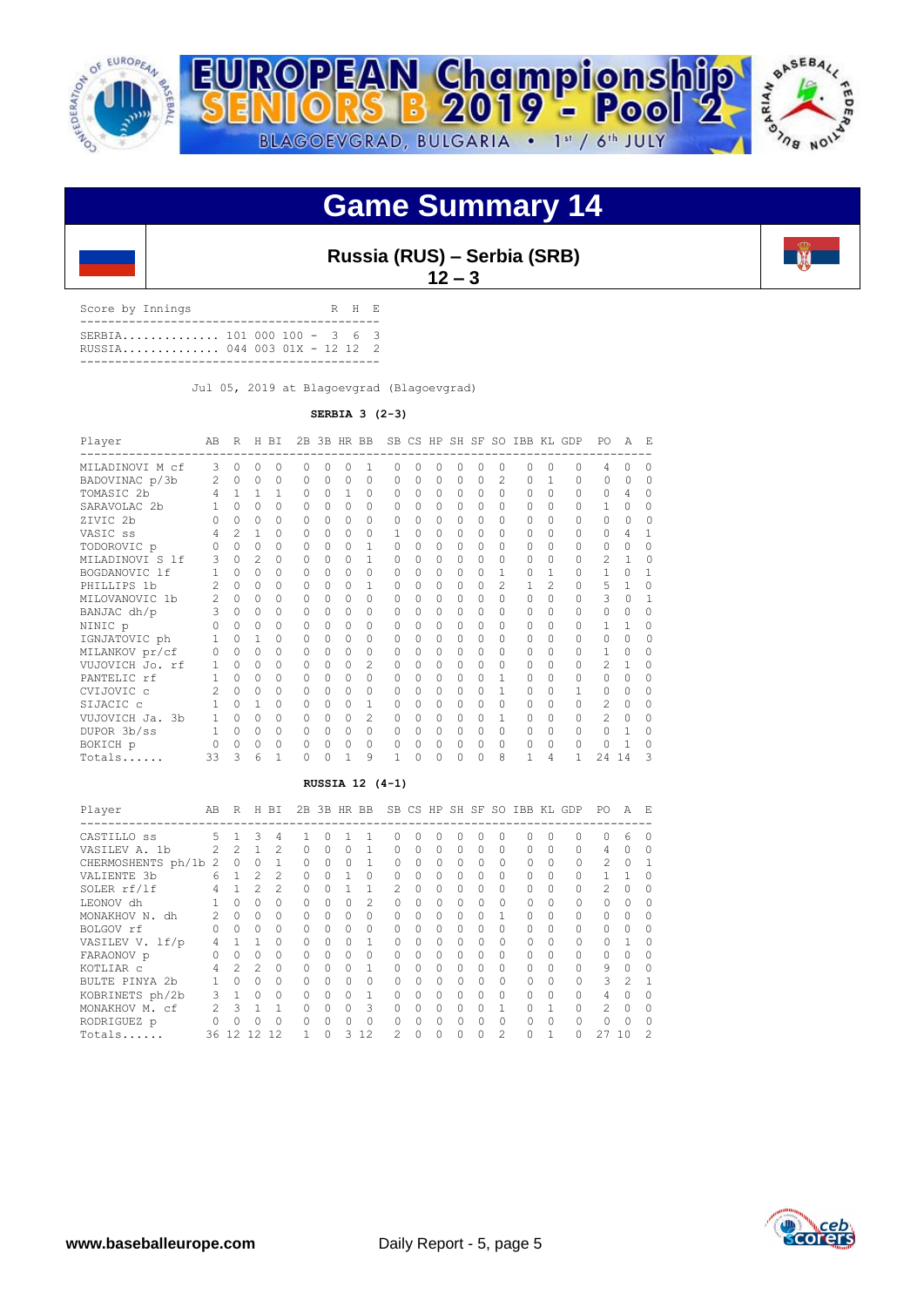

| SERBIA                                         | T P        | H |    |                        |   | R ER BB SO   |                  |               |             | WP HB BK IBB SH SF CI |                                  |                           |               | 2B 3B HR                  |             |                | AB BF            |               | FO.           | - GO | NP                  |
|------------------------------------------------|------------|---|----|------------------------|---|--------------|------------------|---------------|-------------|-----------------------|----------------------------------|---------------------------|---------------|---------------------------|-------------|----------------|------------------|---------------|---------------|------|---------------------|
| BOKICH L, 0-2                                  |            | 3 | 4  | 4                      | 5 | $\bigcap$    | 0                | $\Omega$      | $\bigcap$   | $\Omega$              | $\Omega$                         | $\bigcap$                 | n             | $\Omega$                  | $\Omega$    |                |                  | 7 12          |               | -3   | 49                  |
| BANJAC                                         | 3.2        | 6 | .5 | 5.                     | 4 |              | $\Omega$         | $\Omega$      | 0           | $\Omega$              | $\Omega$                         | 0                         | $\Omega$      | $\Omega$                  | $\Omega$    | $\mathfrak{D}$ | 1.5              | 19            | 6             | 2    | 67                  |
| <b>NTNTC</b>                                   | 1.0        | Κ |    | $\cap$                 |   | <sup>0</sup> |                  | ∩             | 0           | <sup>0</sup>          | $\Omega$                         | 0                         | <sup>0</sup>  |                           | Ω           | <sup>0</sup>   | $6 \overline{6}$ |               | 2             |      | 25                  |
| BADOVINAC                                      | 1.0        | n |    | 0                      |   |              | 0                | $\Omega$      | 0           | <sup>0</sup>          | $\Omega$                         | 0                         | <sup>0</sup>  | $\Omega$                  | 0           | ∩              | 4                | 5             |               |      | 23                  |
| TODOROVIC                                      | 1.0        | U |    | $\cap$                 |   | <sup>0</sup> | $\Omega$         | $\Omega$      | 0           | $\Omega$              | $\Omega$                         | $\Omega$                  | $\Omega$      | $\Omega$                  | $\Omega$    | 0              | 4                | 5             | $\mathcal{P}$ |      | 16                  |
| RUSSIA                                         | TP.        | H |    |                        |   | R ER BB SO   |                  |               |             | WP HB BK IBB SH SF CI |                                  |                           |               | 2B 3B HR                  |             |                | AB BF            |               | FO.           | GO   | NP.                 |
| RODRIGUEZ<br>$W.1-0$<br>VASILEV V.<br>FARAONOV | 7.0<br>1.0 | 6 | 3  | 2<br><sup>0</sup><br>O |   | 5.<br>2      | 2<br>$\cap$<br>0 | $\Omega$<br>0 | 0<br>0<br>O | $\Omega$              | $\Omega$<br>$\Omega$<br>$\Omega$ | $\Omega$<br>$\Omega$<br>O | n<br>$\Omega$ | $\Omega$<br>$\Omega$<br>O | 0<br>0<br>O | <sup>0</sup>   | 27<br>3<br>3     | -34<br>4<br>4 | 7             |      | 7 1 1 6<br>16<br>19 |

 Umpires - HP: WROBLEWSKI (ISR) 1B: KAROUNIS (GRE) 3B: CIBBA (FRA) Scorers - BOGDANOVA Aleksandrina (BUL), ESTOQUERA Marina (ESP) TC - SERSEN Zlatko (CRO) Start: 13:30 Time: 3:10 Attendance: 45

Weather: Sunny

Game notes:

BANJAC faced 1 batter in the 6th.

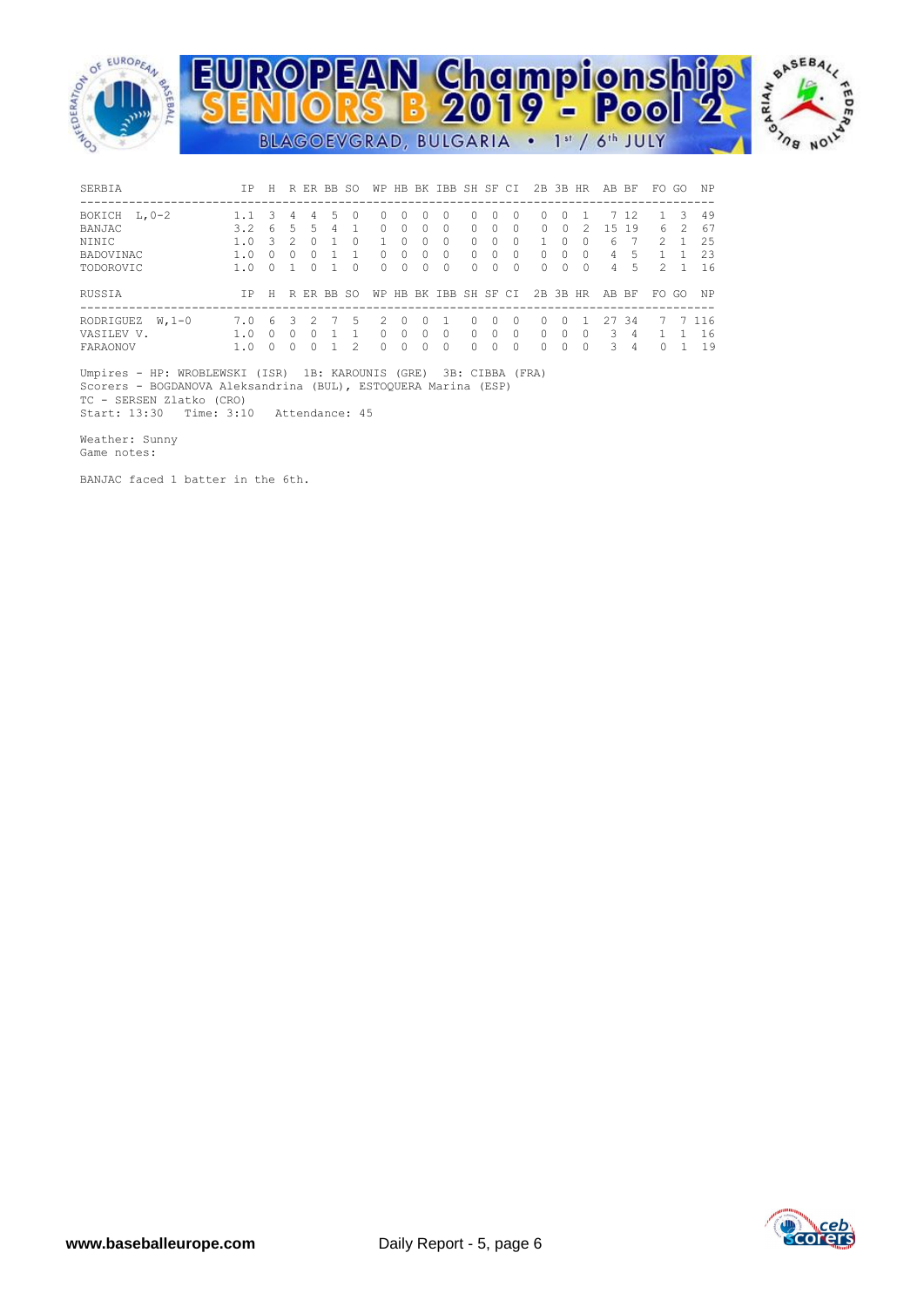

### **Game Summary 15**

| <b>Bulgaria (BUL) - Greece (GRE)</b> |
|--------------------------------------|
| $6 - 9$                              |

Score by Innings R H E ------------------------------------------- GREECE.............. 304 101 000 - 9 14 2 BULGARIA............ 200 100 030 - 6 7 2 -------------------------------------------

Jul 05, 2019 at Blagoevgrad (Blagoevgrad)

### **GREECE 9 (3-2)**

| Player               | AB       | R        | Н  | ВI            |              |   | 2B 3B HR BB  |          |               |   |   |           |              | SB CS HP SH SF SO | IBB KL   |          | GDP                         | PO.      | A            | F.       |
|----------------------|----------|----------|----|---------------|--------------|---|--------------|----------|---------------|---|---|-----------|--------------|-------------------|----------|----------|-----------------------------|----------|--------------|----------|
| GOUOREN cf           | 4        | 2        |    | 2             | <sup>0</sup> | O |              |          | $\cup$        | Ω | Ω | O         | 0            |                   | 0        | 0        | ----------------------<br>0 | 3        | $\Omega$     | $\Omega$ |
| SPILIOTIS lf/p       |          | 0        | 0  | $\Omega$      | $\Omega$     | 0 | $\Omega$     | $\Omega$ | $\Omega$      | 0 | 0 | $\Omega$  | 0            | Κ                 | $\Omega$ | $\Omega$ | $\Omega$                    | $\Omega$ | $\cap$       | O        |
| ORFANAKOS p          |          | 0        | 0  | $\Omega$      | $\Omega$     | 0 | $\Omega$     | $\Omega$ | $\Omega$      | Ω | 0 | $\Omega$  | 0            | $\Omega$          | 0        | $\Omega$ | $\Omega$                    | $\Omega$ |              | O        |
| ROULIS SS            | 5.       | 3        | 3  |               | $\Omega$     | O | <sup>0</sup> | $\Omega$ | $\Omega$      | 0 | 0 | $\bigcap$ | <sup>0</sup> | 0                 | $\Omega$ | $\Omega$ | $\Omega$                    |          | 5            | $\Omega$ |
| SECHOPOULOS 1b       | 5.       |          | っ  |               | 2            | U | $\Omega$     | $\Omega$ | $\Omega$      | U | 0 | $\cap$    | ∩            |                   | $\Omega$ | $\Omega$ | $\cap$                      | 10       |              | ∩        |
| KOURTIS C            |          |          |    | $\Omega$      | 2            | O | 0            |          |               |   | O | $\Omega$  |              |                   |          | $\Omega$ |                             |          |              |          |
| MAESTRALES dh        | 3        |          |    | $\mathcal{P}$ |              | U | O            |          | $\mathcal{P}$ | ∩ | 0 | $\bigcap$ | <sup>0</sup> | 0                 | $\Omega$ | ∩        | $\cap$                      | O.       | <sup>n</sup> | O        |
| ARGYROPOULOS dh/lf 1 |          | $\Omega$ | O  | $\Omega$      | $\Omega$     | U | $\Omega$     | $\Omega$ | $\Omega$      | Ω | O | $\cap$    | $\cap$       |                   | 0        |          | $\cap$                      | $\cap$   |              | ∩        |
| TSIFLIKIOTIS 2b      | 5.       | O        |    | $\Omega$      | $\Omega$     | O | 0            | $\Omega$ | $\Omega$      | Ω | 0 | $\Omega$  | 0            | $\Omega$          | 0        | $\Omega$ | $\Omega$                    | 4        |              | O        |
| PAPPS 3b             | 5.       |          | っ  |               | $\Omega$     | O | <sup>0</sup> | $\Omega$ | $\Omega$      | Λ | 0 | $\bigcap$ | <sup>0</sup> |                   | $\Omega$ | $\Omega$ | $\cap$                      | $\cap$   |              |          |
| LOMIS rf             |          | $\Omega$ | 2  | $\Omega$      | $\cap$       | U | $\Omega$     | $\Omega$ | $\cap$        | Ω | 0 | $\Omega$  | $\cap$       |                   | $\Omega$ | $\Omega$ | $\cap$                      |          |              | ∩        |
| ZOUMBOULAKIS ph/rf   |          | ∩        | O  | $\Omega$      | $\Omega$     | U | 0            | $\Omega$ | $\Omega$      | Ω | O | $\cap$    | Ω            |                   | $\Omega$ | $\Omega$ | $\cap$                      |          |              | O        |
| KOUNTIS p            | $\Omega$ | $\cap$   | 0  | $\Omega$      | $\Omega$     | O | ∩            | $\Omega$ | $\Omega$      | Λ | 0 | $\cap$    | ∩            | O                 | $\Omega$ | $\Omega$ | $\cap$                      | ∩        |              | $\Omega$ |
| Totals               | 41       | 9        | 14 |               | 5            | O | 1            | 3        | 3             | 0 | 0 | $\Omega$  | U            | 10                |          |          |                             | 27       |              | 2        |

#### **BULGARIA 6 (0-5)**

| Player                                                                                                                                                       | AB             | R H BI              |                         |                 |                |              |                 |              | 2B 3B HR BB SB CS HP SH SF SO IBB KL GDP |                       |          |                |           |              |          |                |           |              |         |                     | PO.                                          | AE             |                |               |           |
|--------------------------------------------------------------------------------------------------------------------------------------------------------------|----------------|---------------------|-------------------------|-----------------|----------------|--------------|-----------------|--------------|------------------------------------------|-----------------------|----------|----------------|-----------|--------------|----------|----------------|-----------|--------------|---------|---------------------|----------------------------------------------|----------------|----------------|---------------|-----------|
| DRAGOEV 2b/3b                                                                                                                                                |                | 5 0                 | $\Omega$                | $\Omega$        |                | $\Omega$     | $\Omega$        | $\Omega$     | $\Omega$                                 | $\Omega$              | $\Omega$ | 0              | $\Omega$  | $\Omega$     | 1        |                | $\Omega$  | $\Omega$     |         | $\circ$             | $\mathbf{1}$                                 | 2              | $\Omega$       |               |           |
| ZHALTOV cf                                                                                                                                                   |                | $2 \quad 0$         | $\Omega$                | $\Omega$        |                | $\Omega$     | $\bigcap$       | $\Omega$     | $\Omega$                                 | $\Omega$              | $\Omega$ | $\Omega$       | $\bigcap$ | $\Omega$     |          | $\overline{c}$ | $\Omega$  | $\Omega$     |         | $\Omega$            | 3                                            | $\circ$        | $\Omega$       |               |           |
| PETROV P. ph/cf 3 0 0<br>ANDONOV dh 3 1 0                                                                                                                    |                |                     |                         | $\Omega$        |                | $\mathbf{0}$ | $\Omega$        | $\Omega$     | $\circ$                                  | 0                     | $\Omega$ | $\Omega$       | $\Omega$  | $\Omega$     |          | $\Omega$       | $\Omega$  | $\Omega$     |         | $\circ$             | 2                                            | $\circ$        | $\Omega$       |               |           |
|                                                                                                                                                              |                |                     |                         | $\Omega$        |                | $\circ$      | $\circ$         | 0            | 1                                        | 0                     | $\Omega$ | $\circ$        | $\Omega$  | $\Omega$     | $\Omega$ |                | $\Omega$  | $\Omega$     |         | $\Omega$            | $\circ$                                      | $\circ$        | $\Omega$       |               |           |
| CHERNOZEMSKY p 1                                                                                                                                             |                | $\Omega$            | $\Omega$                | $\Omega$        |                | $\circ$      | $\Omega$        | $\Omega$     | $\Omega$                                 | 0                     | $\Omega$ | $\Omega$       | $\Omega$  | $\Omega$     |          | $\Omega$       | $\Omega$  | $\Omega$     |         | $\Omega$            | 3                                            | 2              | $\Omega$       |               |           |
| NASSAPOV D. c/2b 5 1                                                                                                                                         |                |                     | $\mathbf{1}$            | $\Omega$        |                | $\mathbf{1}$ | $\Omega$        | $\Omega$     | $\Omega$                                 | $\Omega$              | $\Omega$ | $\Omega$       | $\cap$    | $\Omega$     |          | $\Omega$       | $\Omega$  | $\Omega$     |         | $\bigcap$           | 6                                            | $\circ$        | $\Omega$       |               |           |
| DIMITROV 1b                                                                                                                                                  | 3              | $\Omega$            | $\mathbf{1}$            | 2               |                | $\mathbf{1}$ | $\Omega$        | $\Omega$     | 1                                        | $\Omega$              | $\Omega$ | $\Omega$       | $\bigcap$ | $\Omega$     |          | $\Omega$       | $\Omega$  | $\Omega$     |         | $\Omega$            | $7^{\circ}$                                  | $\mathcal{L}$  | 0              |               |           |
| KARASHTRANOV rf                                                                                                                                              | $\overline{2}$ | 1                   | $\Omega$                | $\Omega$        |                | $\Omega$     | $\Omega$        | $\Omega$     | $\Omega$                                 | $\Omega$              | $\Omega$ | $\Omega$       | $\Omega$  | $\Omega$     | $\Omega$ |                | $\Omega$  | $\Omega$     |         | $\Omega$            | $\Omega$                                     | $\Omega$       | $\mathbf{1}$   |               |           |
| VELINOV rf                                                                                                                                                   |                | $2 \quad 1 \quad 0$ |                         | $\Omega$        |                | $\mathbf{0}$ | $\Omega$        | $\Omega$     | $\Omega$                                 | $\circ$               | $\Omega$ | $\Omega$       | $\Omega$  | $\Omega$     |          | $\Omega$       | $\Omega$  | $\Omega$     |         | $\circ$             | $\mathbf{1}$                                 | $\overline{1}$ | $\Omega$       |               |           |
| SHOPSKI lf                                                                                                                                                   |                | $2 \quad 0$         | $\Omega$                | $\bigcap$       |                | $\Omega$     | $\Omega$        | $\Omega$     | $\Omega$                                 | $\Omega$              | $\Omega$ | $\Omega$       | $\bigcap$ | $\Omega$     |          | $\mathbf{1}$   | $\Omega$  | $\mathbf{1}$ |         | $\Omega$            | $\Omega$                                     | $\Omega$       | $\Omega$       |               |           |
| TEMELKOV K. ph 0 0 0                                                                                                                                         |                |                     |                         |                 | $\Omega$       | $\circ$      | $\Omega$        | $\Omega$     | $\mathbf{1}$                             | 0                     | $\Omega$ | $\circ$        | $\bigcap$ | $\Omega$     |          | $\Omega$       | $\Omega$  | $\Omega$     |         | $\Omega$            | $\Omega$                                     | $\circ$        | 0              |               |           |
|                                                                                                                                                              |                | $1 \quad 1 \quad 1$ |                         |                 | $\overline{0}$ | $\circ$      | $\Omega$        | $\Omega$     | $\Omega$                                 | $\Omega$              | $\Omega$ | $\mathbf{0}$   | $\bigcap$ | $\Omega$     |          | $\Omega$       | $\bigcap$ | $\Omega$     |         | $\bigcap$           | $\Omega$                                     | $\Omega$       | $\cap$         |               |           |
| BESHKOV pr/lf 1 1<br>PETKOV 3b 2 0                                                                                                                           |                |                     | $\mathbf{1}$            | $\circ$         |                | $\circ$      | $\circ$         |              | $0\quad 0$                               | 0                     | $\Omega$ | $\circ$        | $\Omega$  | $\Omega$     |          | $\mathbf{1}$   | $\Omega$  | $\Omega$     |         | $\Omega$            | $\circ$                                      | $\circ$        | $\Omega$       |               |           |
| GEORGIEV G. c 0 1 0                                                                                                                                          |                |                     |                         |                 | 0              | $\circ$      | $\Omega$        | $\circ$      | $\mathbf{1}$                             | 0                     | $\Omega$ | $\circ$        | $\Omega$  | $\Omega$     |          | $\Omega$       | $\Omega$  | $\Omega$     |         | $\circ$             | 3                                            | $\overline{1}$ | $\Omega$       |               |           |
| NASSAPOV A. ss 4 0                                                                                                                                           |                |                     | $\overline{\mathbf{3}}$ |                 | $4\degree$     | $\mathbf{1}$ | $\Omega$        | $\Omega$     | $\Omega$                                 | 0                     | $\Omega$ | $\Omega$       | $\Omega$  | $\Omega$     |          | $\mathbf{1}$   | $\Omega$  | $\Omega$     |         | $\Omega$            | $\mathbf{1}$                                 | $\mathfrak{D}$ | 1              |               |           |
| MIDILI p                                                                                                                                                     |                | $0\quad 0\quad 0$   |                         |                 | $\Omega$       | $\circ$      | $\Omega$        | $\Omega$     | $\Omega$                                 | $\Omega$              | $\Omega$ | $\Omega$       | $\Omega$  | $\Omega$     |          | $\Omega$       | $\Omega$  | $\Omega$     |         | $\Omega$            | $\mathbf{0}$                                 | $\circ$        | 0              |               |           |
| Totals                                                                                                                                                       | 35             | 6                   | $\overline{7}$          | 6               |                | 3            | $\Omega$        | $\Omega$     | 4                                        | $\Omega$              | $\Omega$ | $\Omega$       | $\cap$    | $\Omega$     |          | 6              | $\cap$    | 1            |         | $\bigcap$           | 27                                           | 10             | $\mathfrak{D}$ |               |           |
| <b>GREECE</b>                                                                                                                                                |                |                     | IP -                    |                 |                |              | H R ER BB SO    |              |                                          |                       |          |                |           |              |          |                |           |              |         |                     | WP HB BK IBB SH SF CI 2B 3B HR AB BF         |                |                | FO GO         | NP        |
| KOUNTIS W, 1-1                                                                                                                                               |                | $5.0\quad 5$        |                         |                 | $\mathcal{E}$  |              | $2 \t1 \t5$     |              | $\Omega$                                 | $\circ$               | $\Omega$ |                | $\Omega$  | $\Omega$     | $\Omega$ | $\bigcirc$     |           | $2 \ 0$      |         | $\bigcirc$          |                                              | 21 22          |                | 6 4           | 55        |
| SPILIOTIS                                                                                                                                                    |                |                     |                         | $2.0 \t 0 \t 0$ |                |              | $0\quad 1$      | $\mathbf{1}$ | $\mathbf{0}$                             | $\circ$               | $\Omega$ |                | $\Omega$  | $\mathbf{0}$ | $\Omega$ | $\overline{1}$ |           | $\circ$      | $\circ$ | $\overline{0}$      | 6                                            | 8 <sup>8</sup> | $\mathcal{S}$  | 2             | 40        |
| ORFANAKOS                                                                                                                                                    |                |                     | $2.0 \t2$               |                 | 3              | $\mathbf{3}$ | 2               | $\bigcap$    | $\Omega$                                 | $\Omega$              | $\Omega$ |                | $\Omega$  | $\Omega$     | $\Omega$ | $\bigcirc$     |           | $1\,$        | $\circ$ | $\bigcirc$          |                                              | 8 10           | 3              | $\mathcal{B}$ | 38        |
| BULGARIA                                                                                                                                                     |                |                     |                         |                 |                |              | IP H R ER BB SO |              |                                          | WP HB BK IBB SH SF CI |          |                |           |              |          |                |           |              |         | 2B 3B HR            | AB BF<br>----------------------------------- |                |                | FO GO         | <b>NP</b> |
| MIDILI L, 0-1                                                                                                                                                |                |                     |                         |                 |                |              | 3.0 7 7 4 2     | 5            | 2                                        | $\overline{0}$        | $\circ$  | $\overline{0}$ |           | $\circ$      | $\circ$  | $\circ$        |           | 2            | $\circ$ | <sup>1</sup>        |                                              | 18 20          | 2              | $\mathcal{L}$ | 84        |
| CHERNOZEMSKY 6.0 7                                                                                                                                           |                |                     |                         |                 |                |              | $2 \t2 \t1 \t5$ |              |                                          | $1 \quad 0$           | $\Omega$ | $\overline{1}$ |           | $\Omega$     | $\Omega$ | $\bigcirc$     |           |              |         | $3 \quad 0 \quad 0$ | 23 24                                        |                |                | 6 5           | 84        |
| Umpires - HP: JACOBELLI (IRL) 1B: CIBBA (FRA) 3B: AJDUKOVIC (SRB)<br>Scorers - ESTOQUERA BELTRAN Marina (ESP), NELISSEN Huub (NED)<br>TC - BOKERN Paul (NED) |                |                     |                         |                 |                |              |                 |              |                                          |                       |          |                |           |              |          |                |           |              |         |                     |                                              |                |                |               |           |

Start: 17:20 Time: 2:38 Attendance: 86

 Weather: Sunny Game notes:

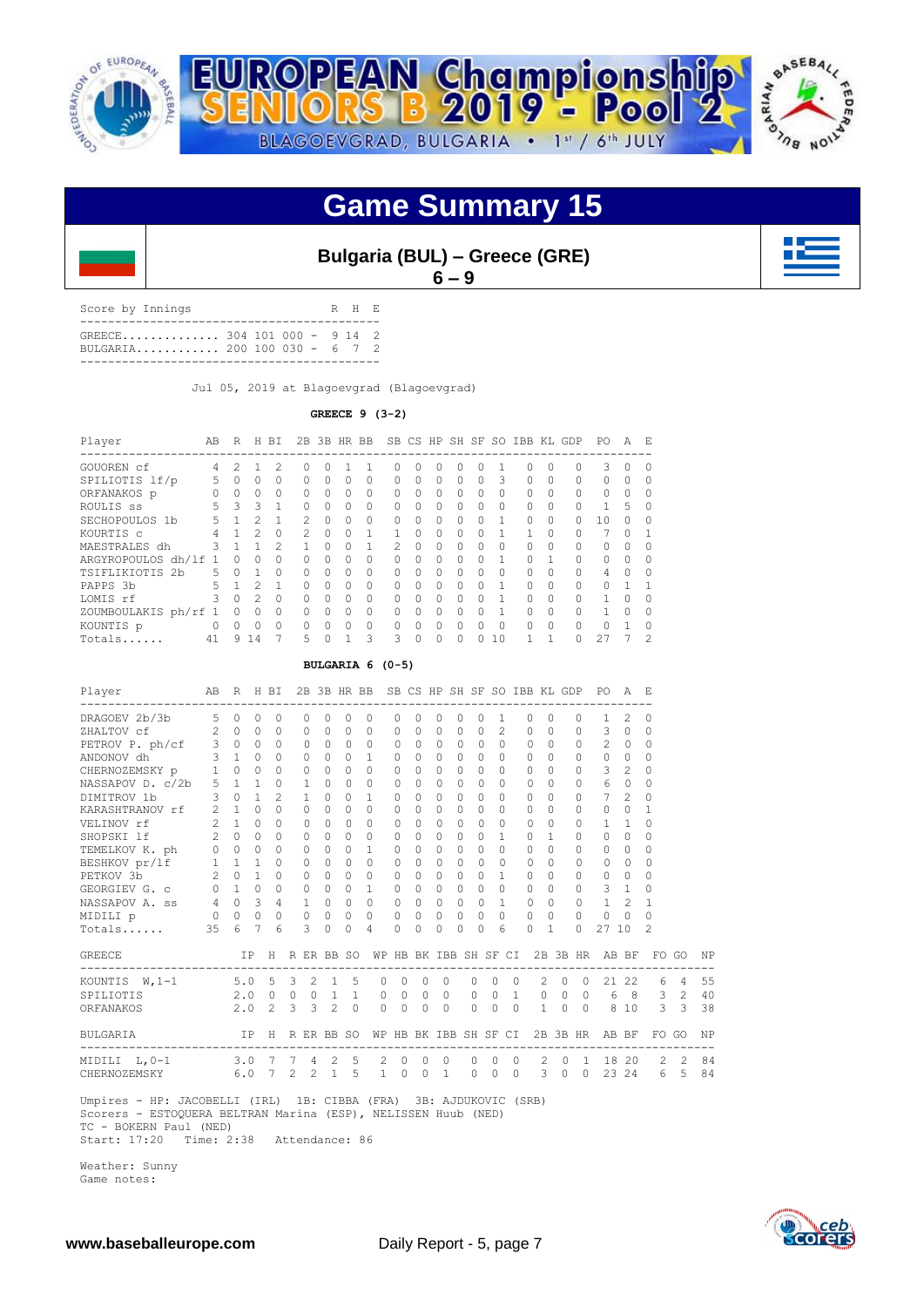

# **Technical Appointments**

## **Saturday 6th July**

| Game            | At time | <b>Venue</b>                   | <b>Group</b> | Home team               |  | <b>Visiting team</b>    |
|-----------------|---------|--------------------------------|--------------|-------------------------|--|-------------------------|
| 16              | 14:00   | Blagoevgrad                    |              | <b>Israel</b>           |  | Russia                  |
| <b>Umpires:</b> |         | Cibba (FRA)                    |              | Damiano Jacobelli (IRL) |  | Djordje Ajdukovic (SRB) |
| Scorers:        |         | Marina Estoquera Beltran (ESP) |              | Huub Nelissen (NED)     |  |                         |
| T.C.:           |         | Paul Bokern (NED)              |              | Zlatko Sersen (CRO)     |  | Michael Larkin (RUS)    |